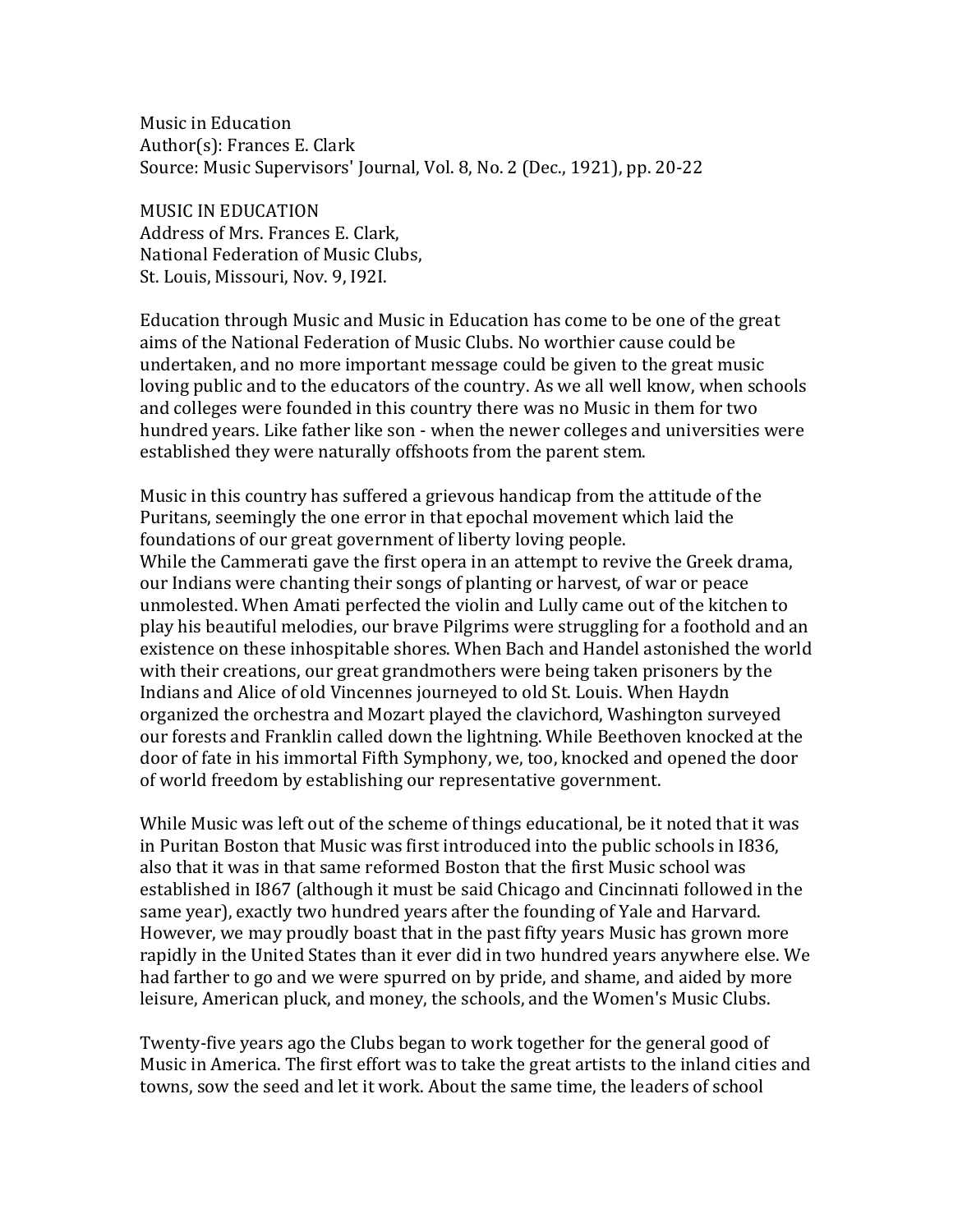Music began to realize that Music must mean more in the schools than discipline and shouting male tones. Later, the educators, too, began to discover that Music was a leaven which, if permitted, could permeate and enliven the whole lump of educational processes. The supervisors, encouraged by appreciation in some places, sprang forward with reforms and advanced ideas as to the possibilities of Music as a regular credit study in the curriculum. These have revolutionized the methods, plans, and purposes, of the teaching of school Music. Again, some of the educators began to weary of the over-emphasis placed on industrial training, the scramble to turn out economic automatons screwed up to the nth power in earning a living, with small guidance in what to do with the life thus earned, restless and dangerous in the employment of leisure hours. Then came the War with its blazing revelations of the power of Music to stabilize the whirling emotions of the front ranks, the camp, and the home workers alike. The Educators, the press, the Nation, took note and said, "Let Us Have More Music." The supervisors and the community leaders responded with zeal, courage and confidence, but soon found alas! that in hundreds of places the demand was for bricks without straw.

The people say "Pipe and declare the sun unquenchable joy of earth," but woe to us in thousands of places there are no pipers and no pipes, and in hundreds more, the keepers of the school gates have builded high walls and fastened strong locks and again say to the divine messenger, "There is no room in the Inn."

Now comes the Federation of Music Clubs with twenty-five rich years behind in the service of making good music popular and imbued with the spirit of the times finds that if we are ever to achieve the great aim, to "Make America the Most Musical Nation," we must reach the 23,000,000 children in our public schools with the message and experience of real Music, only the best in Music – and build it into the lives of our children and adolescent citizens. Obviously, this can only be done through the supervisors of school Music, than whom there is no more hard working, conscientious devotees to a glorious cause.

What then is the situation? The supervisors are eager, courageous, striving to better the condition of Music in their several communities by organizing school bands, and orchestras, establishing courses in Music Appreciation, forming classes in the teaching of piano, violin, voice, and orchestral instruments, well organized choruses and Glee clubs, with equal credit for equal work done, both toward the local graduation and as college entrance credit. They realize that to bring Music to function in the home, school and community life, it must be well taught in the Normal school and supervisors courses offered in the universities, all at public expense precisely as has always been done in other branches of study.

Music has in it more elements of educational value than any other single subject, reading only excepted. Music is the greatest of the arts, at the same time it is a great science, but more than either its greatest value lies in its power as a factor in the education of the whole child for the enjoyment of life and a sane constructive citizenship.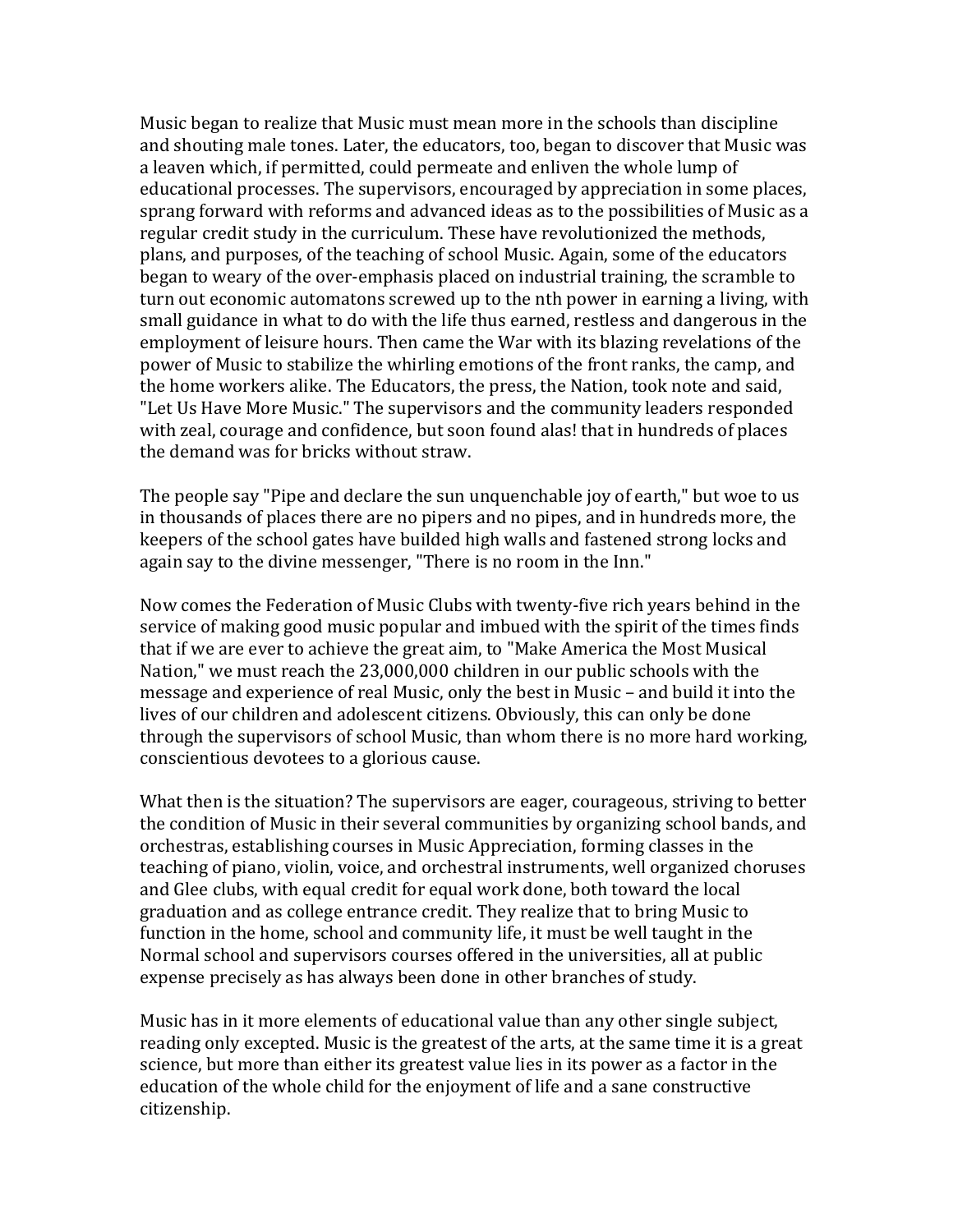Education must gain seven things for us -

- I. Health.
- 2. Knowledge.
- 3. Skill
- 4. Judgment.
- 5. Appreciation of beauty and development of ethics.
- 6. Purpose.
- 7. Will.

Does Music contribute to these processes? Every one of these in some degree and in some to a superlative degree. It is the shortest route to the inner citadel of the child mind. It is as the vibrating chord of his heart, at once the inspiration and effervescence of his emotion and when rightly used the keenest spur to his intellect.

If then Music can be used as a real force in education in addition to its great value as a cultural subject, why is it not functioning in every school system in the country? Aye! There's the rub! There may be some superintendents who are still in the period of the eightieth. There are more school boards who are of the earth earthy and whose shibbileth is "economy". There are many excellent elderly millionaires whose income tax is so great a burden that there is consternation and orders to political henchmen if anyone dares to breathe of another mill in the school tax for so silly a fad as Music for the city's children. Here is where the Music Club comes in. The supervisors are helpless. They cannot batter out their brains against the stonewall of a befogged fossilized school board. Often they are not residents nor acquainted with local matters, but there is not a live Music Club in the United States that cannot put Music into their schools within a year, nor if it is already in cannot reorganize the whole situation if Music is not being given a fair deal.

Public opinion is the lever. The Music Club can co-operate with all Music lovers and workers in any line of musical activity and form a civic Music League. The Music Club can, by its own activity, so stir and arouse the general public to the needs of their own schools as to shame the "powers that be" into action. The Music Club can agitate like walking delegates for as many teachers of Music as there are of other subjects in proportion to the work required with such support as is given to other things. The Music Club can prove to the most skeptical the value of Music in the community by its own excellent programs and concerts, the sincerity and thoroughness of its study club, its charm, beauty, and educational value of its Juvenile and Junior Club work, and finally its earnest, sincere, co-operation with all efforts for community service - **Music Memory Contests**, "Music Week", festivals, pageants, etc. The Music Club can reach the businessmen, the Rotary Clubs, Chamber of Commerce and secure their support.

Here, then, is the mighty triumvirate in the task of "Making America Musical" - the Supervisors of Music in the schools, the Federated Clubs and the music loving public. Many Clubs are defunct or withering from dry rot for lack of some strong driving purpose as a reason for existence. The Federation has seized upon the most vital